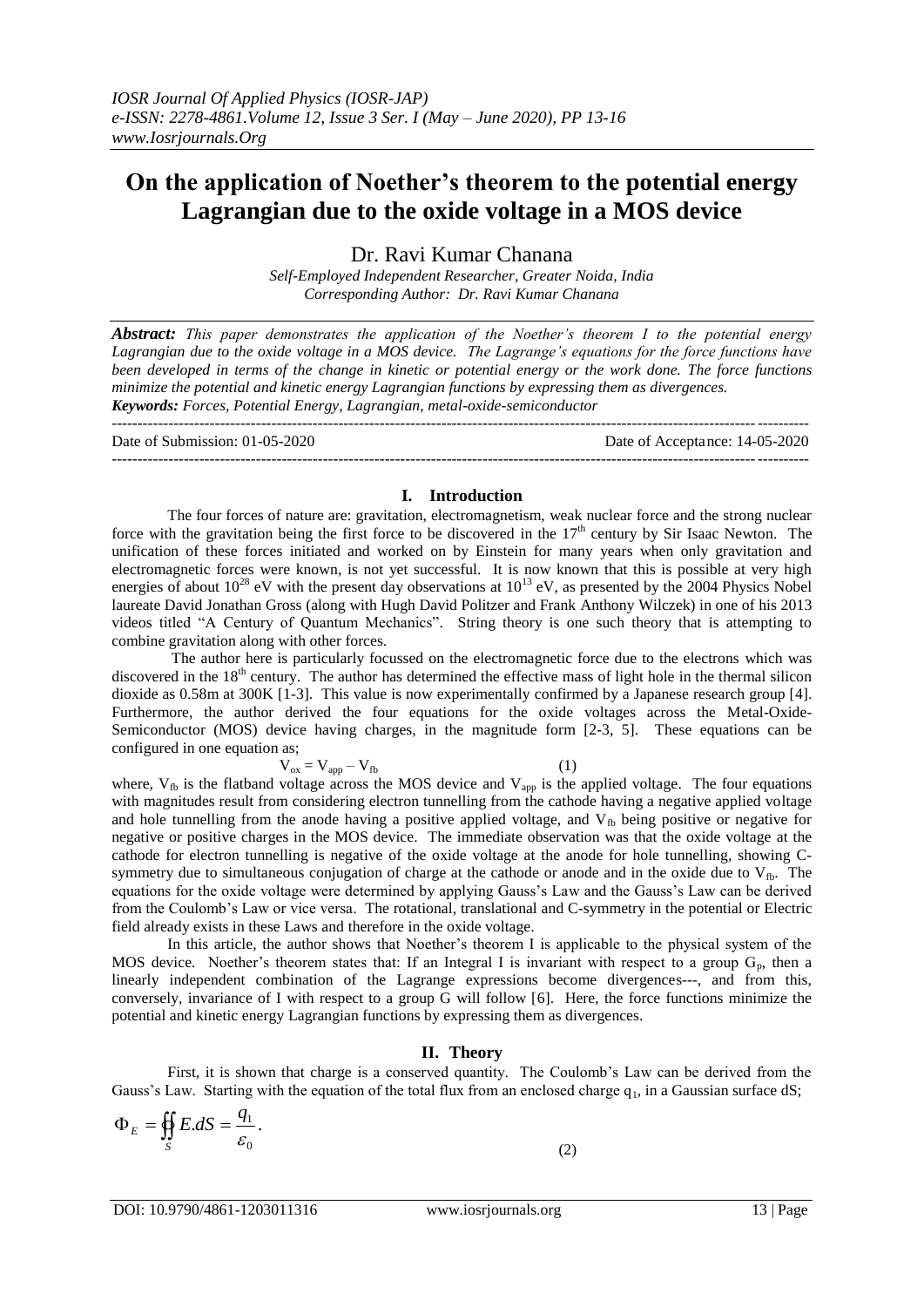(5)

$$
(E)x(4\pi r^2) = \frac{q_1}{\varepsilon_0}.
$$
\n(3)

$$
E = \frac{q_1}{4\pi\varepsilon_0 r^2} = \frac{F}{q_2}
$$
 (4)

$$
Coulomb's\ \csc{.} F = \frac{q_1 q_2}{4\pi \varepsilon_0 r^2}
$$

Now, the work done is the potential energy or the work done in bringing a positive charge  $q_2$  from infinity to the point r distance away from the enclosed charge  $q_1$ . The charge is not a function of distance and the distance can be interchanged with time as the unit based on the fact that a distance is the time it takes light to travel, where speed of light is constant. So, the charge is not a function of time, as well. Therefore, change in charge with time is equal to zero. In other words, charge is a conserved physical quantity in the above two Laws. Although, the Coulomb's Law is valid for point charges, the principle of superposition is applicable to the forces due to many charges and thus makes the Coulomb's Law compatible with the Gauss's Law, where there is an enclosed total charge and not just a point charge. Before discussing further, it is to be mentioned that "Lagrangian" is the operator that gives the difference between the potential energy and the kinetic energy, unlike the "Hamiltonian" which is the total energy operator, that is, the sum of kinetic and potential energy as for example in the Schrodinger's equation of Quantum mechanics.

#### **A . Lagrange's Equation for the change in kinetic energy of a moving particle of mass m**

First, the Lagrange's equation for the kinetic energy has been derived as an example [7] for the development of the equation. For the work done as the change in kinetic energy,

$$
L = \int mv dv
$$
  
\n
$$
L = (1/2)mv^2.
$$
\n(6)

$$
\frac{d}{dx}(mv) = F\tag{7}
$$

$$
\frac{\partial L}{\partial t} = mv \tag{8}
$$

$$
\frac{\partial v}{\partial t} \left( \frac{\partial L}{\partial v} \right) = F \tag{9}
$$

Also, 
$$
\frac{\partial L}{\partial x} = \frac{1}{2} m \left( \frac{2x}{t^2} \right) = \frac{mx}{t^2} = \frac{mv}{t} = ma = F
$$
 (11)

From  $(10)$  and  $(11)$ , we get,

$$
\frac{d}{dt}\left(\frac{\partial L}{\partial v}\right) - \frac{\partial L}{\partial x} = 0\tag{12}
$$

Equation (12) is the Lagrange's equation which expresses Newton's second Law of motion in terms of the kinetic energy as the Lagrangian function. If the second term of equation (12) equals zero, that is, L is invariant with x and therefore having translational symmetry, then the first term is also zero. That is  $(d/dt)(mv) = 0$ . It shows that momentum does not vary with time and so momentum is a conserved quantity.

## **B. Lagrange's equation for the change in potential energy of the test charge q located at a distance r when brought from infinity, from an enclosed charge q.**

$$
L = -\int\limits_{r}^{\infty} F \, dr
$$

$$
(13)
$$

Here F s the Coulomb's Force and r is the distance of test charge from the point charge enclosed in the Gaussian surface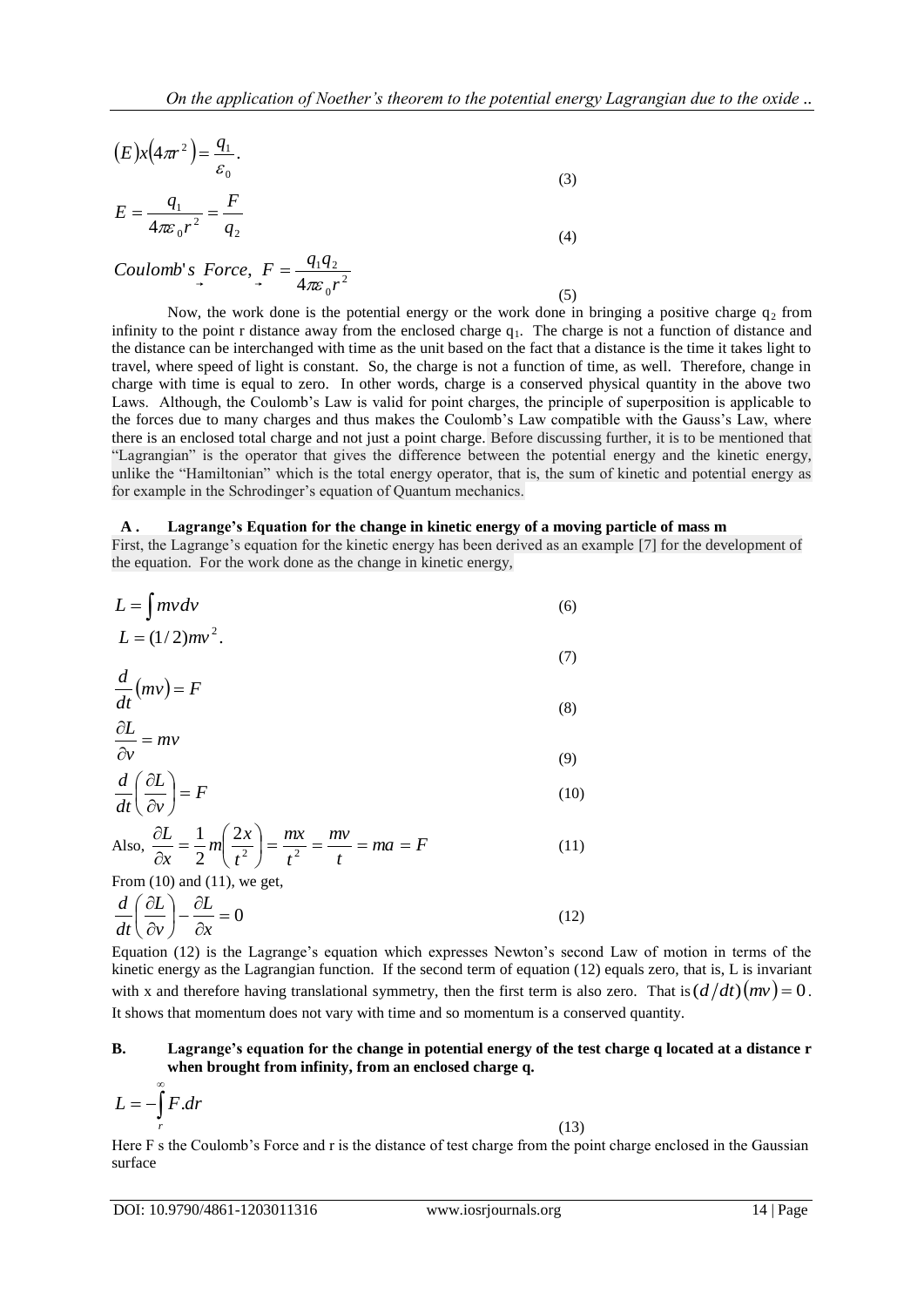$L =$  Coulomb's Force x distance= Potential energy or the work done to bring the point charge from infinity to distance r.

| $L=qE x r$ ,                                               | (14) |
|------------------------------------------------------------|------|
| where, E is the Electric Field due to the enclosed charge. |      |
| $L = q X V$ ,                                              | (15) |
| where, V is the potential as a function of r.              |      |
| $L = \frac{Kq^2}{r^2} x \cdot r = \frac{Kq^2}{r}$          | (16) |
| $\frac{\partial L}{\partial r} = -\frac{Kq^2}{r^2} = -F.$  | (17) |

Here, the Force function F minimizes the potential energy function or the work done function. In particular, for r=∞, the Force function will be zero and the potential energy function will be zero or minimum.

Also, 
$$
\frac{\partial L}{\partial q} = \frac{2Kq}{r}
$$
 (18)

$$
\frac{1}{2} \frac{q}{r} \frac{\partial L}{\partial q} = \frac{1}{2} \frac{q}{r} \frac{2Kq}{r} = \frac{Kq^2}{r^2} = F
$$
\n(19)

Now, from equations (17) and (19), we get,

$$
\frac{\partial L}{\partial r} + \frac{1}{2} \frac{q}{r} \frac{\partial L}{\partial q} = 0
$$
 (20)

Equation (20) is the Lagrange's equation which expresses the Coulomb's force in terms of the potential energy or the work done on test charge q at a distance r from another charge q. Here, the force function is minimizing the potential energy function. Going one step further, differentiating equation (15) gives;

$$
\frac{dL}{dr} = q\frac{dV}{dr} + V\frac{dq}{dr}.\tag{21}
$$

Keeping the speed of light in mind, dq/dr can be treated as dq/dt as discussed earlier. This is zero as the charge does not change with distance and therefore with time. Charge is therefore a conserved quantity. Also,

$$
\frac{\partial L}{\partial r} = \frac{dL}{dr} \tag{22}
$$

So, equation (21) becomes;

$$
\frac{dL}{dr} = q\frac{dV}{dr}.\tag{23}
$$

Also, 
$$
V = \frac{Kq}{r}
$$
 (24)

$$
\frac{dV}{dr} = -\frac{Kq}{r^2} \tag{25}
$$

$$
q\frac{dV}{dr} = -\frac{Kq^2}{r^2} = -F.\tag{26}
$$

So, equation (20) now becomes;

$$
q\frac{dV}{dr} + \frac{1}{2}\frac{q}{r}\frac{\partial L}{\partial q} = 0.
$$
 (27)

Dividing by a throughout gives:

$$
\frac{dV}{dr} + \frac{1}{2r}\frac{\partial L}{\partial q} = 0.
$$
\n(28)

Equation (28) is another version of the Lagrange's equation (20).